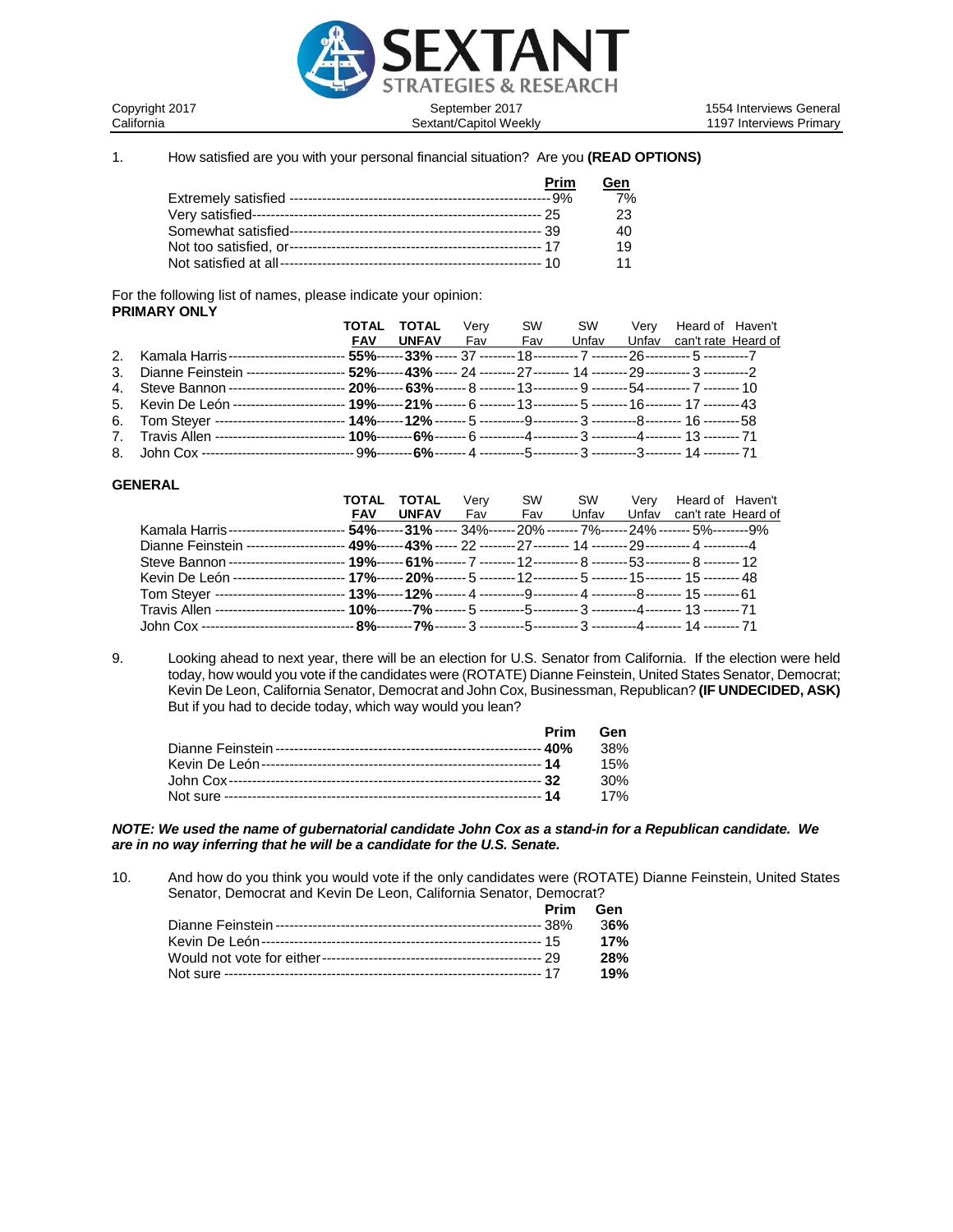11. Regardless of how you may be voting next year, how do you feel about the job Dianne Feinstein has done in the U.S. Senate? Do you: **Prim Gen**

|  | Prim | Gen |
|--|------|-----|
|  |      | 15% |
|  |      | 30  |
|  |      | 15  |
|  |      | 14  |
|  |      | 20  |
|  |      |     |
|  |      |     |

| 12. | What about the job Donald Trump is doing as President? Do you: |     |
|-----|----------------------------------------------------------------|-----|
|     | Prim                                                           | Gen |
|     |                                                                | 15% |
|     |                                                                | 13  |
|     |                                                                |     |
|     |                                                                | 6   |
|     |                                                                | 58  |
|     |                                                                |     |

# **(ONLY ASK IF DO NOT APPROVE OF TRUMP)**

13. Recently, President Trump has started reaching out to Democratic congressional leaders like Nancy Pelosi and Charles Schumer. How do you think these Democratic leaders should act?

|                                                                                 | Pri | Gen |
|---------------------------------------------------------------------------------|-----|-----|
| They should work with President Trump on any issue where they can find common   |     | 69% |
| They should not work with President Trump at all. Democrats must not give Trump |     | 23  |
|                                                                                 |     |     |

As part of the national debate over health care, some are calling for a "single payer" plan. Here's how Wikipedia defines "single payer"

*Single-payer healthcare is a healthcare system financed by taxes that covers the costs of essential healthcare for all residents, with costs covered by a single public system.* 

*Single-payer systems may contract for healthcare services from private organizations (as is the case in Canada) or may own and employ healthcare resources and personnel (as is the case in the United Kingdom)..*

14. How would you feel about the U.S. moving to a single-payer health care system?

| Prim | Gen |
|------|-----|
|      | 35% |
|      | 20  |
|      |     |
|      | 25  |
|      |     |

15. How would you feel about the State of California implementing its own single payer health care plan for all residents on its own?

|                      | Prim | Gen |
|----------------------|------|-----|
|                      |      | 32% |
|                      |      | 19  |
| Somewhat disapprove- |      |     |
|                      |      | 29  |
|                      |      | 14  |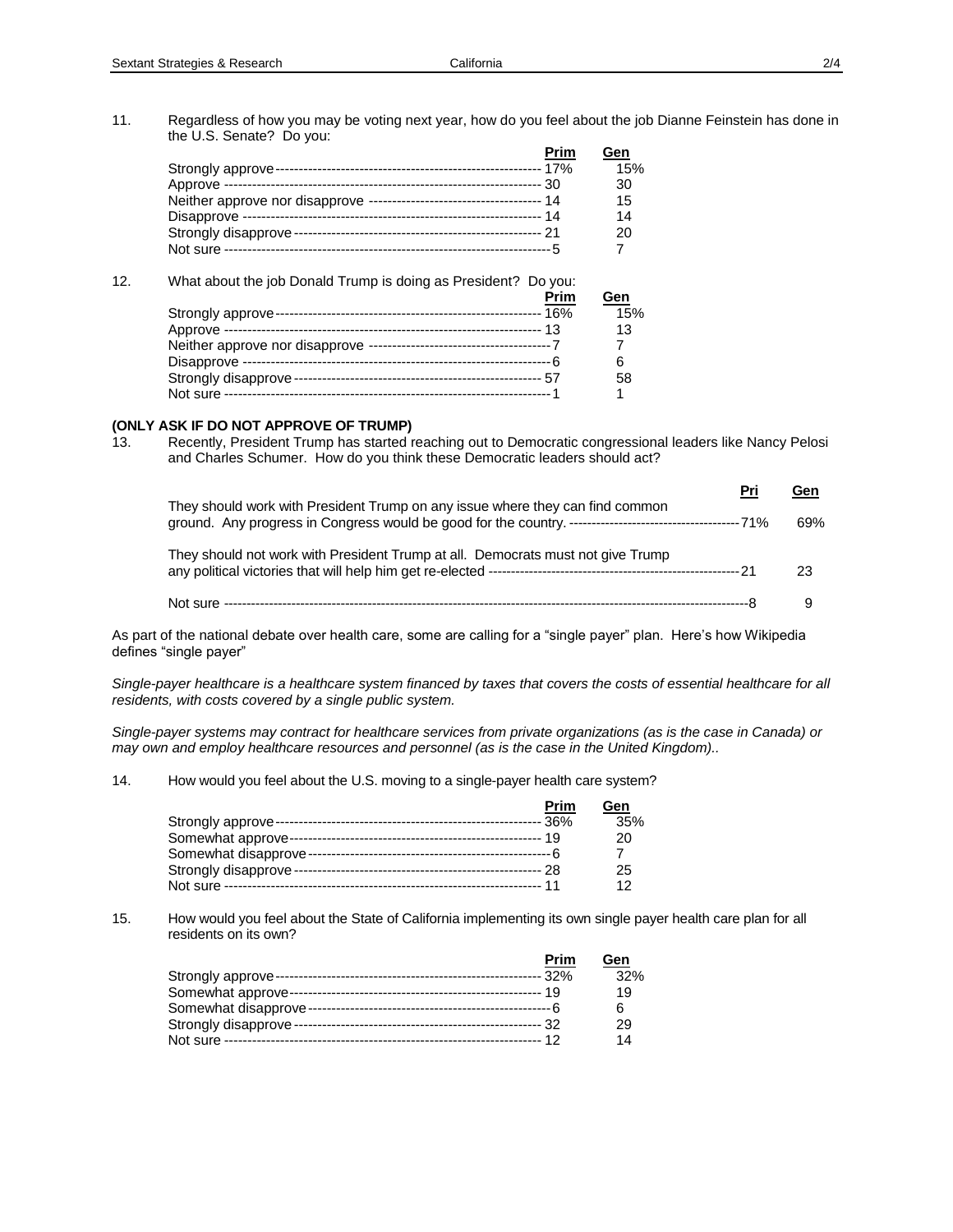Returning to the U.S. Senate race next year, following are some reasons people have given for opposing Dianne Feinstein for re-election. After each please indicate if it raises doubts in your mind about voting for her.

16. Dianne Feinstein's political career dates back to 1969 when she was elected to the San Francisco Board of Supervisors and she was elected to the Senate 25 years ago. California has changed dramatically and it's time for new leadership. Does this raise:

|                                                                        | <b>Prim</b> | Gen |
|------------------------------------------------------------------------|-------------|-----|
|                                                                        |             | 21% |
|                                                                        |             | 26  |
|                                                                        |             | 44  |
| (Don't Know/Refused) (DO NOT READ) --------------------------------- 8 |             |     |

17. Dianne Feinstein hasn't been tough enough on President Trump. She has voted with him more than 30% of the time, about twice as much as California's other Senator, Kamala Harris. Even after Trump said there were some "very fine people" among the White Supremacist protestors in Charlottesville, Feinstein said she thought Trump "could be a good President." Does this raise:

|                                                                  | Prim | <b>Gen</b> |
|------------------------------------------------------------------|------|------------|
|                                                                  |      | 28%        |
|                                                                  |      | 28.        |
|                                                                  |      | 30         |
| (Don't Know/Refused) (DO NOT READ) -------------------------- 13 |      | 13.        |

18. Once again, if the election for U.S. Senate were held today, how would you vote if the candidates were (ROTATE) Dianne Feinstein, United States Senator, Democrat; Kevin De Leon, California Senator, Democrat and John Cox, Businessman, Republican? **(IF UNDECIDED, ASK)** But if you had to decide today, which way would you lean?

| Prim | Gen    |
|------|--------|
|      | $32\%$ |
|      | -20%   |
|      | 32%    |
|      | 16%    |

19. And how do you think you would vote if the only candidates were (ROTATE) Dianne Feinstein, United States Senator, Democrat and Kevin De Leon, California Senator, Democrat?

| Prim | Gen |
|------|-----|
|      | 31% |
|      | 22% |
|      | 28% |
|      | 19% |

Now here are a few final questions for statistical purposes.

20. What is your gender?

| Prim Gen |  |
|----------|--|
|          |  |
|          |  |
|          |  |

21. Which is your age group**?**

| Prim | Gen |
|------|-----|
|      | 13% |
|      | 22  |
|      | 17  |
|      | 20  |
|      | 27  |
|      |     |